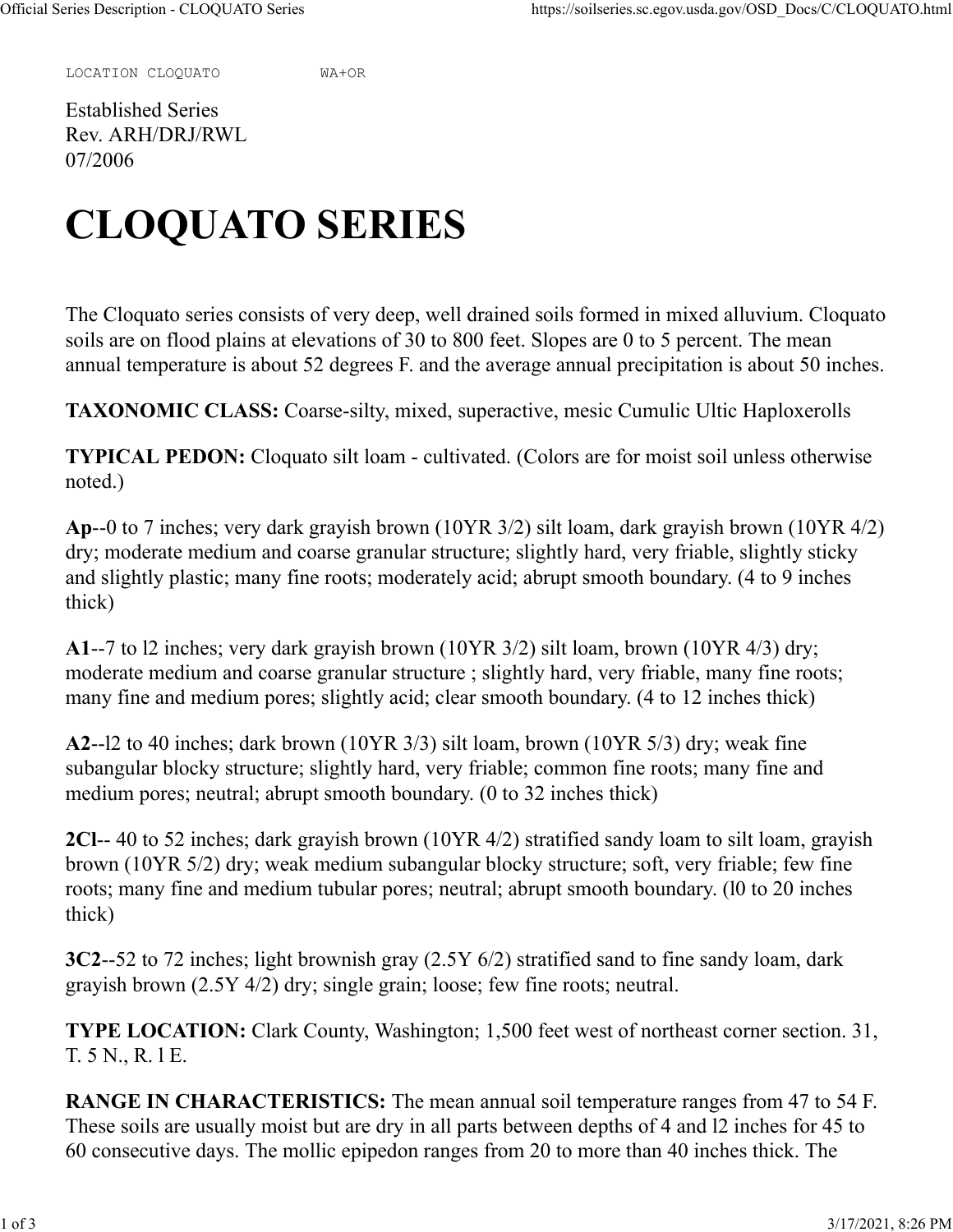particle-size control section is

dominantly silt loam and contains 5 to 18 percent clay with less than l5 percent fine sand or coarser. The soil profile has a hue of l0YR or 2.5Y.

The A horizon has value of 2 or 3 moist and 4 or 5 dry, and chroma of 2 or 3 moist or dry. It has weak or moderate granular or subangular blocky structure. This horizon is moderately acid or slightly acid in the upper part and grades to slightly acid or neutral in the lower part.

A Bw horizon, when present, has value of 3 or 4 moist, 4 to 6 clay, and chroma of 2 to 4 moist and dry. It is slightly acid to neutral. It has weak prismatic or weak to moderate subangular blocky structure.

The 2C and 3C horizons have value of 3 through 6 moist or dry, and chroma of 2 through 4 moist or dry. Texture is silt loam, loam, very fine sandy loam, sandy loam, loamy sand or sand with 2 to 15 percent clay and is commonly stratified. The sandy loam, loamy sand or sand textures do not occur above a depths of 40 inches. It has 0 to 10 percent gravel. It has weak subangular blocky structure or is massive or single grain. Reaction is neutral or slightly acid.

**COMPETING SERIES:** There are no other series in this family, however, similar soils include Chapman, Chehalis and McBee series. All of these soils have more than l8 percent clay in the particle-size control section. In addition, McBee soils are moderately well drained. Chapman soils have more than 15 percent fine sand and coarser.

**GEOGRAPHIC SETTING:** These soils are on flood plains at elevations of 30 to 800 feet. Slopes are 0 to 5 percent. These soils formed in mixed alluvium. Cloquato soils occur in a climate characterized by relatively cool dry summers and cool wet winters. Average annual precipitation is 38 to 70 inches. Average January temperature is 30 to 40 degrees F., average July temperature is 65 to 67 degrees F., and mean annual temperature is 50 to 54 degrees F. The growing season (28F) ranges from 150 to 240 days.

**GEOGRAPHICALLY ASSOCIATED SOILS:** These are the Camas, Chapman, Chehalis, McBee, Newberg, Pilchuck, and Wapato soils. Camas soils are sandy-skeletal. Pilchuck soils are sandy. Camas and Philchuck soils are on bar positions. Newberg soils are coarse-loamy and have a mollic epipedon less than 20 inches thick. Wapato soils are poorly drained and are in depressions on flood plains. Chapman soils are on higher flood plains. McBee soils are in depressions on flood plains.

**DRAINAGE AND PERMEABILITY:** Well-drained; slow runoff; moderate permeability. These soils are subject to occasional flooding for brief periods from November to March unless protected.

**USE AND VEGETATION:** This soil is used for cropland, pasture and woodland. Hay, winter wheat, oats, corn for silage, potatoes, strawberries and raspberries are common crops. Native vegetation is Douglas-fir, red alder, western redcedar, and bigleaf maple with an understory of western swordfern, vine maple, western brakenfern, salal, oregongrape, trailing blackberry, salmonberry and red huckleberry.